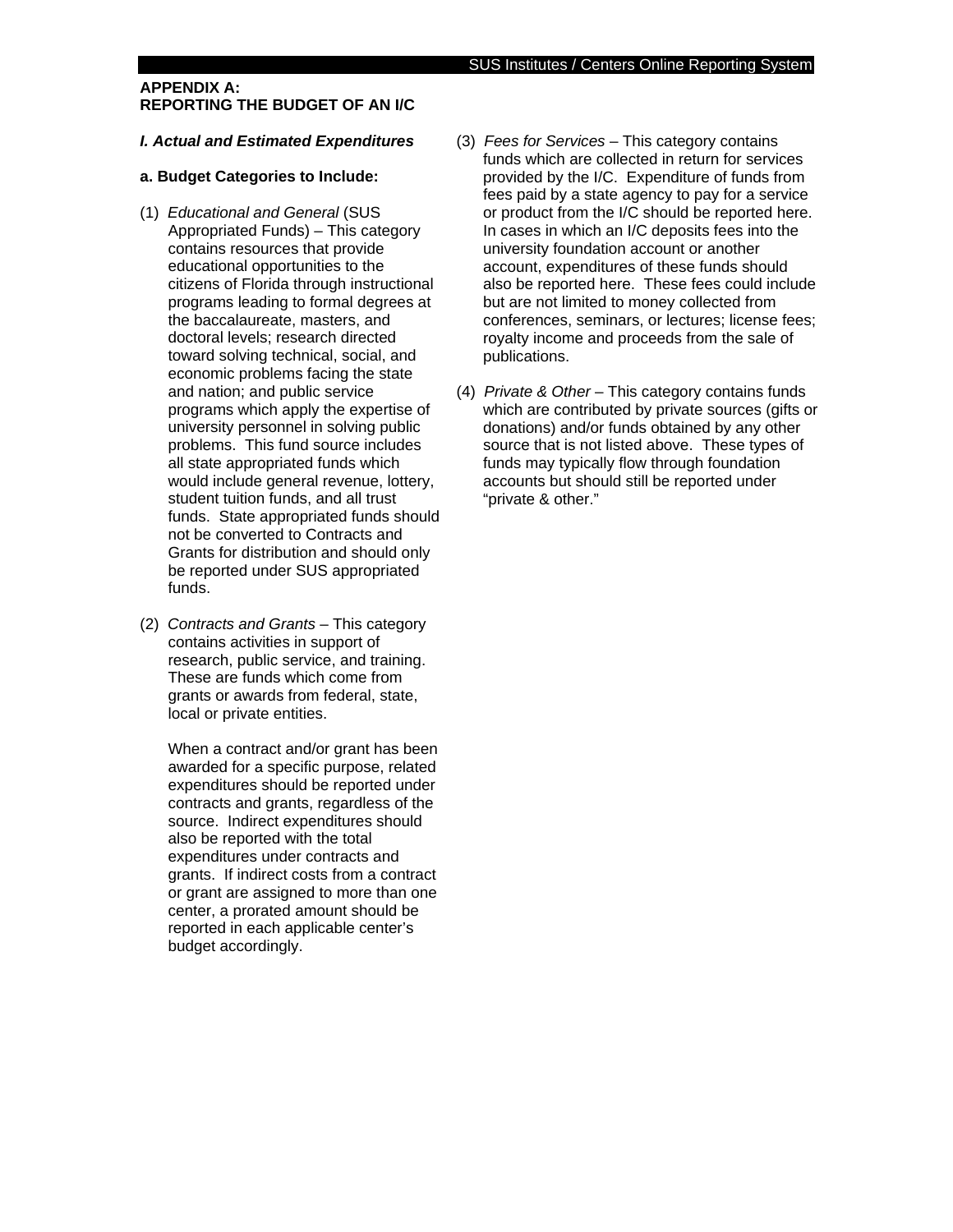#### **b. Expenditures to be Reported:**

The total I/C actual and projected expenditures from each or any of the above listed fund sources should be included. Only expenditures from funds which come directly from the I/C's budget should be counted. Expenditures from any one fund source should not be double counted (reported under two fund sources). If an institute is made up of several subunits, be sure to include expenditures for all subunits.

The total expenditures being reported for the I/C could include (but not be limited to) expenses from expense categories such as the following:

(1) *Salaries and Benefits for Faculty, A&P, and USPS positions* – This is the base salary rate plus employee benefits such as health insurance, life insurance, and retirement benefits.

The salary and employee benefits for positions that are either entirely or partially paid for by I/C funds should be included. The expenditure data for salaries and benefits for faculty, A&P, and USPS positions should be reported in terms of full-time equivalent (FTE) in person years times the position salary plus employee benefits. The FTE for each position will determine the portion of the position's salary and benefits to be reported in the expenses section. (A detailed explanation of how to calculate FTE is presented in the Position Information for the Institute/Center section below.) If a position is paid from two different fund sources within an I/C's budget, the expenditures should be split and reported accordingly under the appropriate fund sources for each portion of the FTE.

The six examples below demonstrate how to determine the portion of a position's salary and benefits to report:

Example 1: An A&P or USPS (12-month) position assigned for 12 months to the I/C (or 1.0 FTE) during which time the individual's salary and benefits are paid from the I/C's budget, the entire position's salary plus employee benefits should be reported under the appropriate fund source column.

Example 2: An A&P or USPS (12-month) position assigned for 3 months to the I/C (or .25 FTE) during which time the individual's salary and benefits are paid from the I/C's budget, onequarter of the position's salary plus employee benefits should be reported under the appropriate fund source column.

- Example 3: For a 9-month faculty position which is assigned 4  $\frac{1}{2}$  months to the I/C (or .5 FTE) during which time the individual's salary and benefits are paid from the I/C's budget, one-half of the position's salary plus employee benefits should be reported under the appropriate fund source column.
- Example 4: For a 12-month faculty position which is assigned 9 months to the I/C (or .75 FTE) during which time the individual's salary and benefits are paid from the I/C's budget, three-quarters of the position's salary plus employee benefits should be reported under the appropriate fund source column.
- Example 5: If an A&P or USPS (12-month) position which is assigned for 12 months to the I/C, or 100 percent of the total position's time is assigned to the I/C during which time the individual's salary and benefits are paid from the I/C's budget, but the position was vacant for three of the 12 months, three-quarters of the position's total salary plus employee benefits should be reported under the appropriate fund source column (which represents only the salary and benefits the I/C actually paid).

Example 6: If a Faculty, A&P, or USPS (12-month) position is assigned for 12 months to the I/C and fifty percent of the individual's salary and benefits is being paid from Educational and General (state appropriated) funds and fifty percent is being paid from Contracts and Grants, the appropriate portion of the salaries and benefits should be reported under each fund source column accordingly.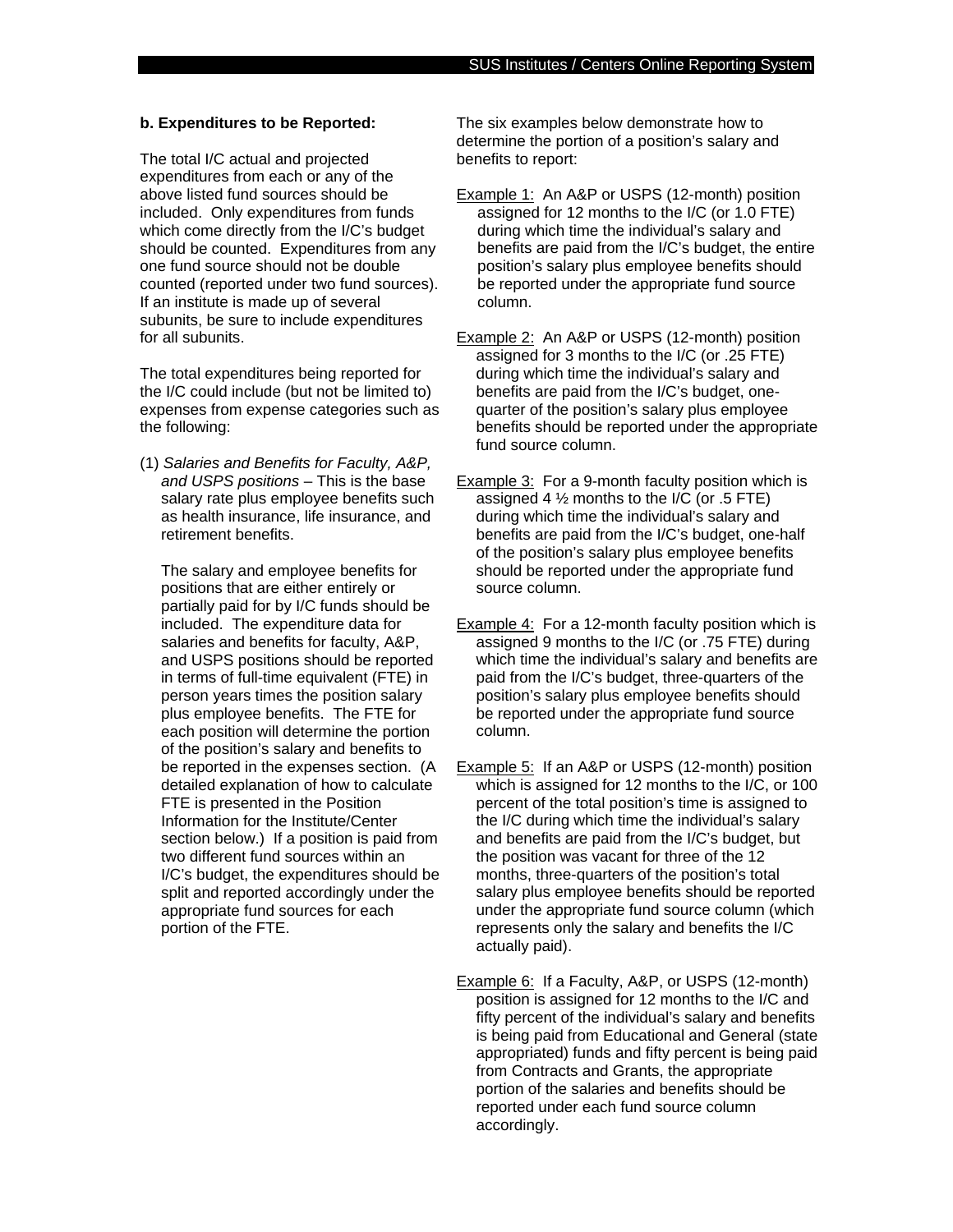#### **b. Expenditures to be Reported:** (cont'd)

(2) *Other Personal Services (OPS)* – This is compensation for services rendered by a person who is not a regular or full-time employee filling an established position. This includes, but is not limited to, services or temporary employees, student or graduate assistants, persons on fellowships, part-time academic employees, board members, and consultants.

 Compensation for those persons filling OPS positions that is directly paid by the I/C should be reported. Compensation for persons working at the I/C that is paid out of department or other non-I/C funds should not be included in this report. For student fellowships, include only the portion of the fellowship that relates specifically to the work at the I/C. For Board members, include compensation for all I/C related expenses in addition to reimbursements for travel-related expenses.

(3) *Expenses* – This covers expenditures for items such as contractual services, commodities, and supplies of a consumable nature, current obligations, and fixed charges.

 Some examples of expense items include office supplies; computer software; I/C travel-related expenses for faculty, staff, and students; and expenditures related to facility rentals/leases if paid for by the I/C which could include utilities, maintenance, and other overhead expenses.

(4) *Operating Capital Outlay* – This is the total cost at time of purchase for items such as equipment, fixtures, and other tangible personal property of a non-consumable and nonexpendable nature, the value or cost of which is \$1,000 or more. Construction costs should not be included in this report.

### **c. Expenditures That Should Not Be Reported:**

The expenditures described below should not be reported in the Annual Report for Institutes/Centers.

- (1) Do not report the salaries and benefits for faculty or A&P/USPS positions that work on I/C projects but are not paid for with any I/C funds (e.g. paid for with department funds or a non-I/C grant).
- (2) Do not report capital expenditures related to new facility construction.
- (3) Do not report equipment purchased with funds from a grant awarded to an entity other than the I/C but used to support research conducted by the I/C.

### **d. Frequently Asked Questions on I/C Expenditure Reporting:**

- (1) *Should cash or accrual accounting be used (cash accounting may be easier)?* Cash accounting should be used.
- (2) *When should you count university faculty and staff costs associated with the center*? Only when these costs are funded from the I/C's budget. Faculty and staff on loan to the I/C but paid by another entity should not be included.
- (3) *What costs should be reported in terms of salaries and benefit?* All costs associated with salaries and benefits should be reported if they are included in the I/C's budget.
- (4) *Where should expenditures be counted when moving funds from one fund source to another?* This type of fund transfer should not be done. For instance, fees collected for a service provided by the I/C should not be transferred to E&G or C&G.
- (5) *How should OPS expenditures be reported?* OPS expenditures should be included in the total expenditures section under the appropriate fund source.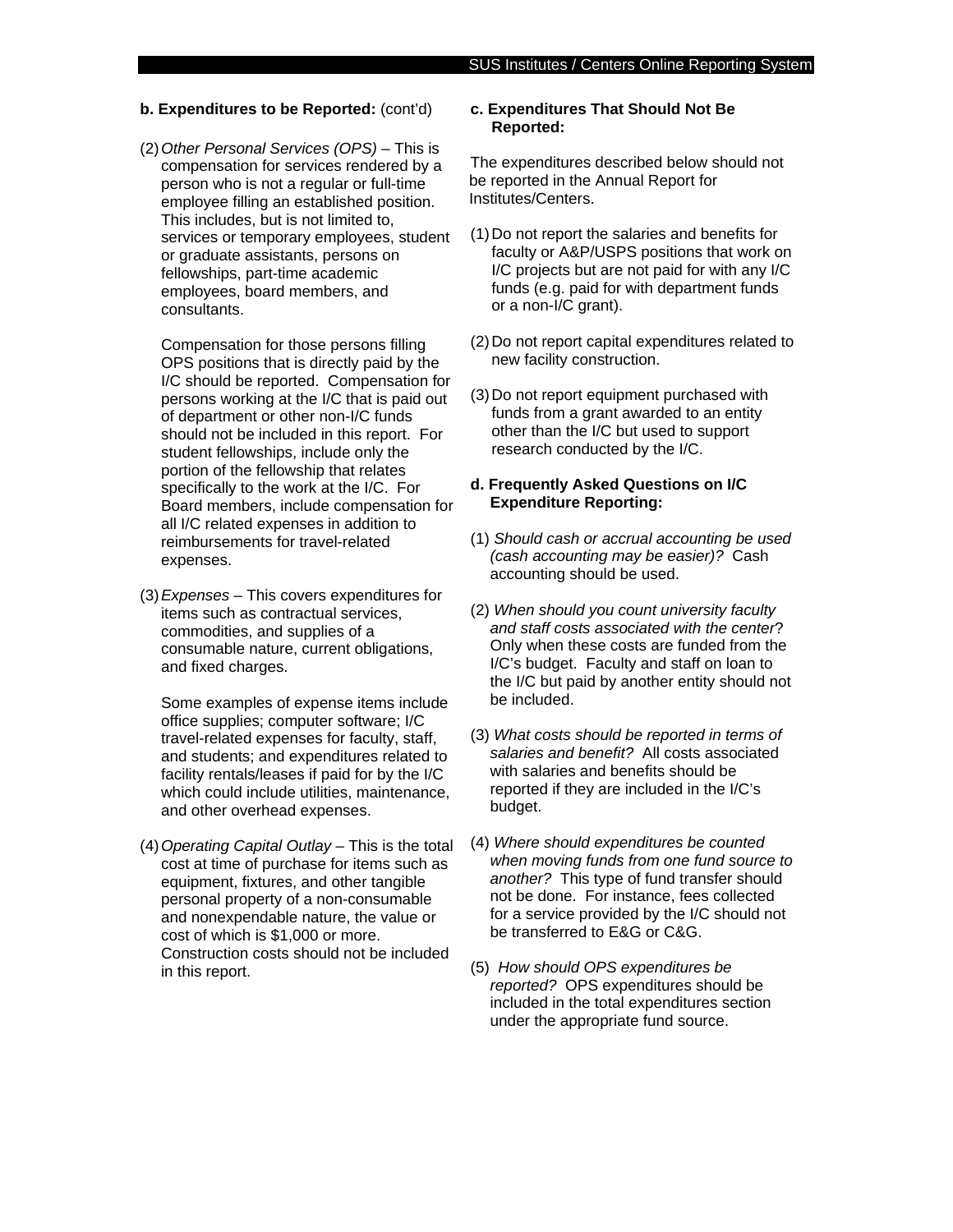# *II. Actual and Estimated Position Data*

# **a. Positions to Include:**

In this section enter the number of Faculty Positions and the number of Administrative and Professional (A&P) and University Support Personnel System (USPS) Positions supported by each fund source. Only those positions which are funded from the I/C's budget should be reported. Vacant positions that are assigned to the I/C should also be reported, even if there are no expenditures being reported.

# **b. Calculating the FTE to Report for Each Position:**

The position data is reported in terms of fulltime equivalent (FTE) in person years. A person year is a budgeting term calculated and based on a position budgeted in twelve months of activity and full-time portion of effort which is the equivalent to 1.0 FTE. Therefore, for A&P and USPS positions, an FTE in person years is 12 months. For faculty positions, however, an FTE in person years can be 9 to 12 months depending on the position. A fraction of a position should be reported if only a part of that position's salary is paid out of the I/C's budget or if the position is assigned to the I/C less than full time. (If reporting a fraction of a position, round the number to no more than two decimals.)

In cases where it is difficult to determine the exact percentage of a position that is assigned to an I/C or paid from an I/C's budget, a best estimate on the fraction of FTE may have to be supplied.

## SUS Institutes / Centers Online Reporting System

The examples below demonstrate how to determine the FTE to report for various positions:

- Example 1: If reporting an A&P or USPS (12 month) position which is assigned for 12 months to the I/C, or 100 percent of the total position's time is assigned to the I/C and paid from the I/C's budget, then it would be reported as 1.0 FTE under the appropriate fund source column.
- Example 2: If reporting an A&P or USPS (12 month) position which is assigned for 3 months to the I/C, or 25 percent of the total position's time is assigned to the I/C and paid from the I/C's budget, then it would be reported as .25 FTE under the appropriate fund source column.
- **Example 3:** If reporting a 9-month faculty position which is assigned half-time (or an equivalent to 4 ½ months) to the I/C and paid from the I/C's budget, then it would be reported as .50 FTE under the appropriate fund source column.
- Example 4: For a 12-month faculty position which is assigned 9 months to the I/C, or 75 percent of the total position's time is assigned to the I/C and paid from the I/C's budget, then it would be reported as .75 FTE under the appropriate fund source column.
- Example 5:If an A&P or USPS (12-month) position, which is assigned for 12 months to the I/C, and 100 percent of the total position's time is assigned to the I/C and paid from the I/C's budget, but the position was vacant for three of the 12 months, it should still be reported as 1.0 FTE under the appropriate fund source column.
- Example 6: If any position which is paid from the I/C's budget is paid from two different fund sources within the I/C's budget, the FTE should be split and reported accordingly under the appropriate fund sources for each portion of the FTE. For instance, a Faculty, A&P or USPS (12 month) position which is assigned for 12 months to the  $I/C$  and  $50$  percent is paid from educational and general funds in the I/C's budget and 50 percent is paid from contract and grant funds in the I/C's budget, it should be reported as .50 FTE under educational and general and .50 FTE under contracts and grants.